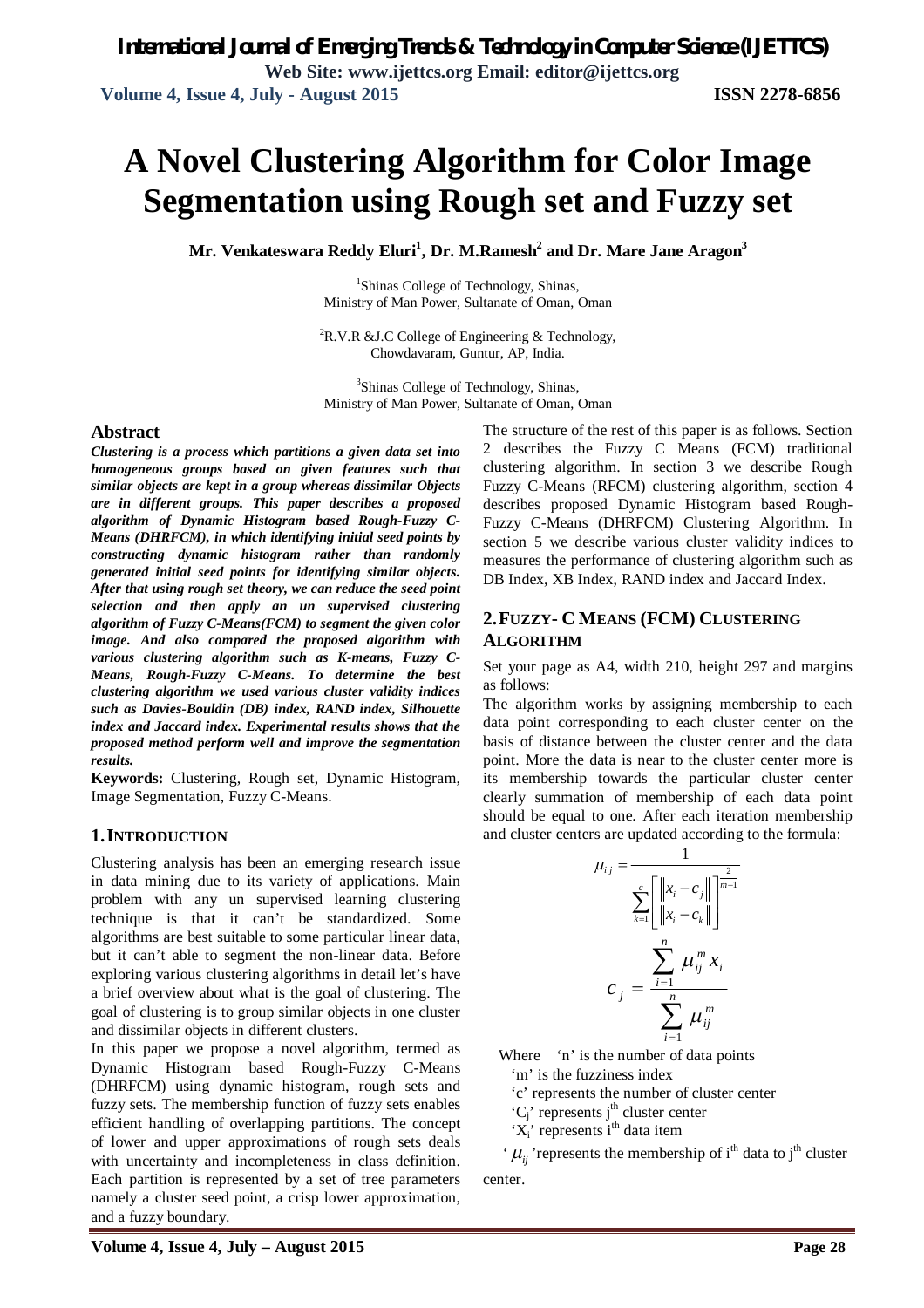**Volume 4, Issue 4, July - August 2015 ISSN 2278-6856**

#### **FCM Algorithm**

**Step 1:** Initialize U=  $[\mu_{ij}]$  matrix, u [0] **Step 2:** At k-step: calculate the center vectors  $c(k) = [c]$ with U(K).

$$
c_j = \frac{\sum_{i=1}^n \mu_{ij}^m x_i}{\sum_{i=1}^n \mu_{ij}^m}
$$
  
, U(k+1)

**Step 3:** Update  $U(K)$ .

$$
\mu_{ij} = \frac{1}{\sum_{k=1}^{c} \left[ \frac{\left\| x_i - c_j \right\|}{\left\| x_i - c_k \right\|} \right]^{\frac{2}{m-1}}}
$$

**Step 4:** if

 $||U (K + 1) - U (K)||$  Threshold then STOP; otherwise return to step2.

### **3 ROUGH-FUZZY C-MEANS (RFCM) CLUSTERING ALGORITHM**

**Step1:** Choose initial means  $\overline{z_i}$ ,  $1 \le i \le k$  for the k clusters.

2. Compute  $u_{ij}$  by above equation for k clusters and n data objects.

3. Assign each data point  $x_j$  to the lower approximation  $B$ *U<sub><i>i*</sub></sub> or upper approximation  $\overline{B}U_i$ ,  $\overline{B}U_i$  of cluster pairs  $U_i$ , *U i* by computing the difference membership  $u_{ij} - u_{i'j}$ 

4. Let  $u_{ij}$  be maximum and  $u_{ij}$  be the next to maximum. If  $u_{ij} - u_{i'j}$  is less than some threshold then  $x_j \in BU_i$ and  $x_j \in \overline{B}U_j$   $x_j$  can't be a member of any lower approximation else  $x_j \in BU$  is such that the membership  $u_{ij}$  is maximum over the k clusters.

5. Compute the new mean  $z_i$  for each cluster as,

$$
z_i=\begin{cases}\frac{\displaystyle\sum_{\mathbf{x}_j\in(\bar{B}U_i-BU_i)}\mu_{ij}^\alpha x_j}{\displaystyle\sum_{\mathbf{x}_j\in(\bar{B}U_i-BU_i)}\mu_{ij}^\alpha}\\ u_{i\infty}>\frac{\displaystyle\sum_{\mathbf{x}_j\in\mathcal{BU}_i}\mu_{ij}^\alpha x_j}{\displaystyle\sum_{\mathbf{x}_j\in\mathcal{BU}_i}\mu_{ij}^\alpha}+W_{up}\times\frac{\displaystyle\sum_{\mathbf{x}_j\in(\bar{B}U_i-BU_i)}\mu_{ij}^\alpha x_j}{\displaystyle\sum_{\mathbf{x}_j\in(\bar{B}U_i-BU_i)}\mu_{ij}^\alpha}\\\ \frac{\displaystyle\sum_{\mathbf{x}_j\in\mathcal{BU}_i}\mu_{ij}^\alpha x_j}{\displaystyle\sum_{\mathbf{x}_j\in\mathcal{BU}_i}\mu_{ij}^\alpha}\end{cases}
$$

6. Repeat steps 2-5 until convergence, i.e., there are no more new Assignments or upper limit on the number of iterations are reached.

### **4 DYNAMIC HISTOGRAM BASED ROUGH-FUZZY C-MEANS (DHRFCM) CLUSTERING ALGORITHM**

**4.1 Flow Chart**



### **4.2 Proposed Algorithm**

In the existed rough set based fuzzy c means algorithm, initial seed points will consider randomly. This will take time consuming and will not get more accuracy. Instead of selecting seed points randomly, we select initial seed points by constructing the histogram for three components and then split each component as 'C' groups (required no of clusters C). Consider peak values of every group as initial seed point. The proposed Method, Histogram based RFCM consists of the following steps:

**Step1:** Read an RGB image as input

**Step2:** Split Image into specified no of partitions.

**Step3:** Construct histogram for each partition, and then split it into 'C' blocks (C is no of clusters required).

**Step4:** Consider peak values of every block as initial seed point of that particular cluster.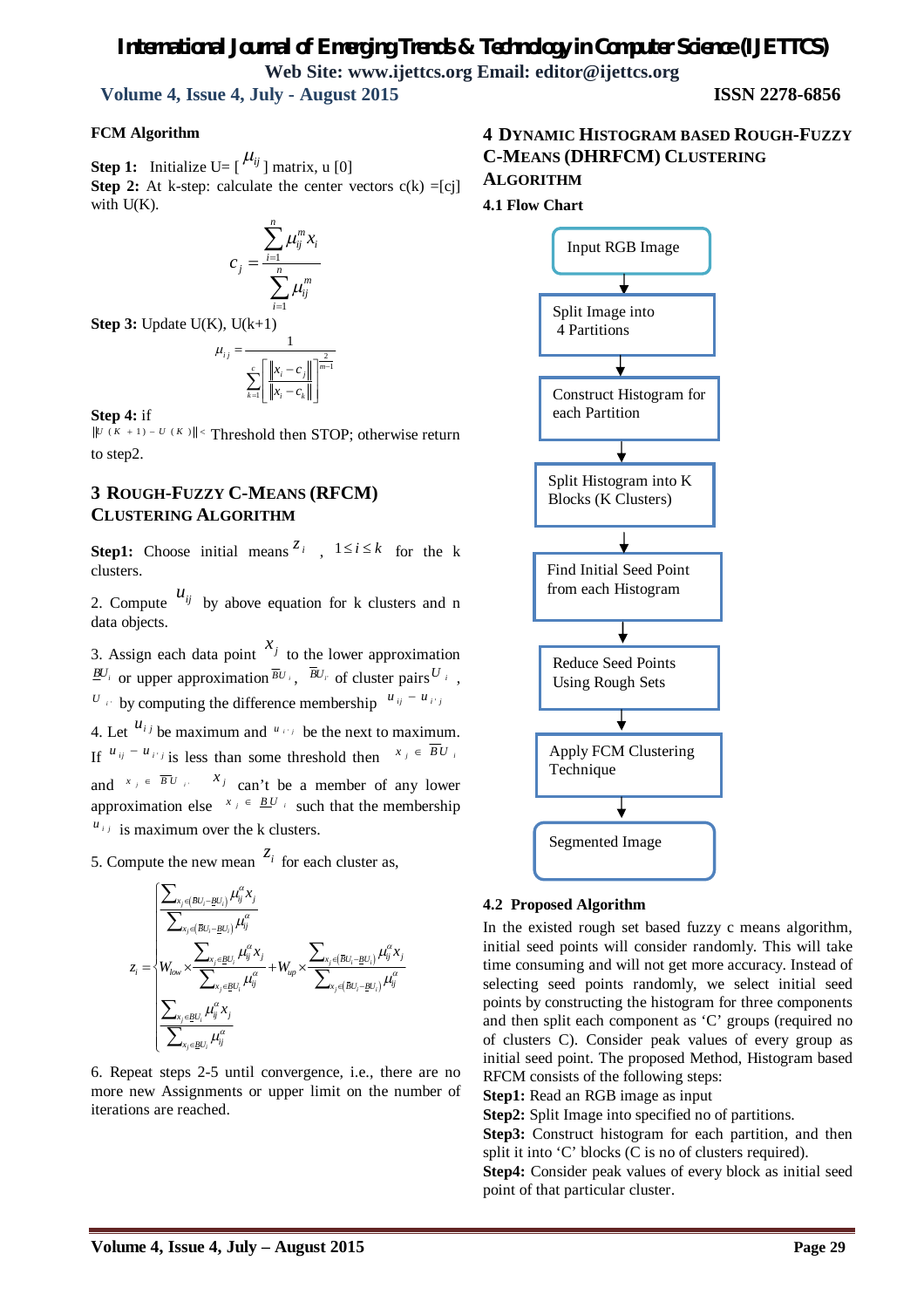# **Volume 4, Issue 4, July - August 2015 ISSN 2278-6856**

**Step5:** Apply Rough sets concepts to reduce the seed points

**Step6:** and then use Fuzzy C Means (FCM) algorithm to segment the image

**Step 7:** Get Segmented image as output.

**Step 8:** Find the cluster validity indices such as DB index, Rand index, XB index, etc., to identify the best segmentation results.

### **5 RESULTS & DISCUSSION**

The performance of proposed DHRFCM algorithm is compared with that of different clustering algorithms such as K-Means, Fuzzy C Means (FCM), and Rough-Fuzzy C Means (RFCM). The proposed work is carried out on a system with Pentium V Processor performing at a speed of 3.0 GHZ with windows platform and 80GB HDD. Though we used windows platform, the work can be integrated for other platforms also. Computers running with high speeds are preferred for high speed and reliable segmentation. Entire programming and experimentation work is carried out by using MATLAB 9.0.



**Fig 5-a** Original RGB Image of size 384 x 256 (Corel Data Set – 508)



**Fig 5-b** Segmented Image Using Dynamic Histogram Based RFCM



Fig 5©Original RGB Image BSD-86000



Fig  $5(d)$  Fig  $5(e)$ 



Fig  $5(f)$ **Fig 5(d)** : segmented image using FCM **Fig 5(e)** : segmented image using RFCM **Fig 5(f)** : segmented image using DHRFCM

**Table-1** DB, XB and Rand Index values of RGB Image Using Fuzzy C Means Clustering Algorithm

| No of<br><b>Clusters</b> | DB Index | XB Index | Rand Index |
|--------------------------|----------|----------|------------|
| 2                        | 0.7231   | 0.7621   | 0.7236     |
| 3                        | 0.6912   | 0.7121   | 0.6924     |
|                          | 0.5412   | 0.6125   | 0.6432     |
| 5                        | 0.4532   | 0.5213   | 0.5421     |
| 6                        | 0.3912   | 0.5912   | 0.3921     |
|                          | 0.2845   | 0.4213   | 0.3215     |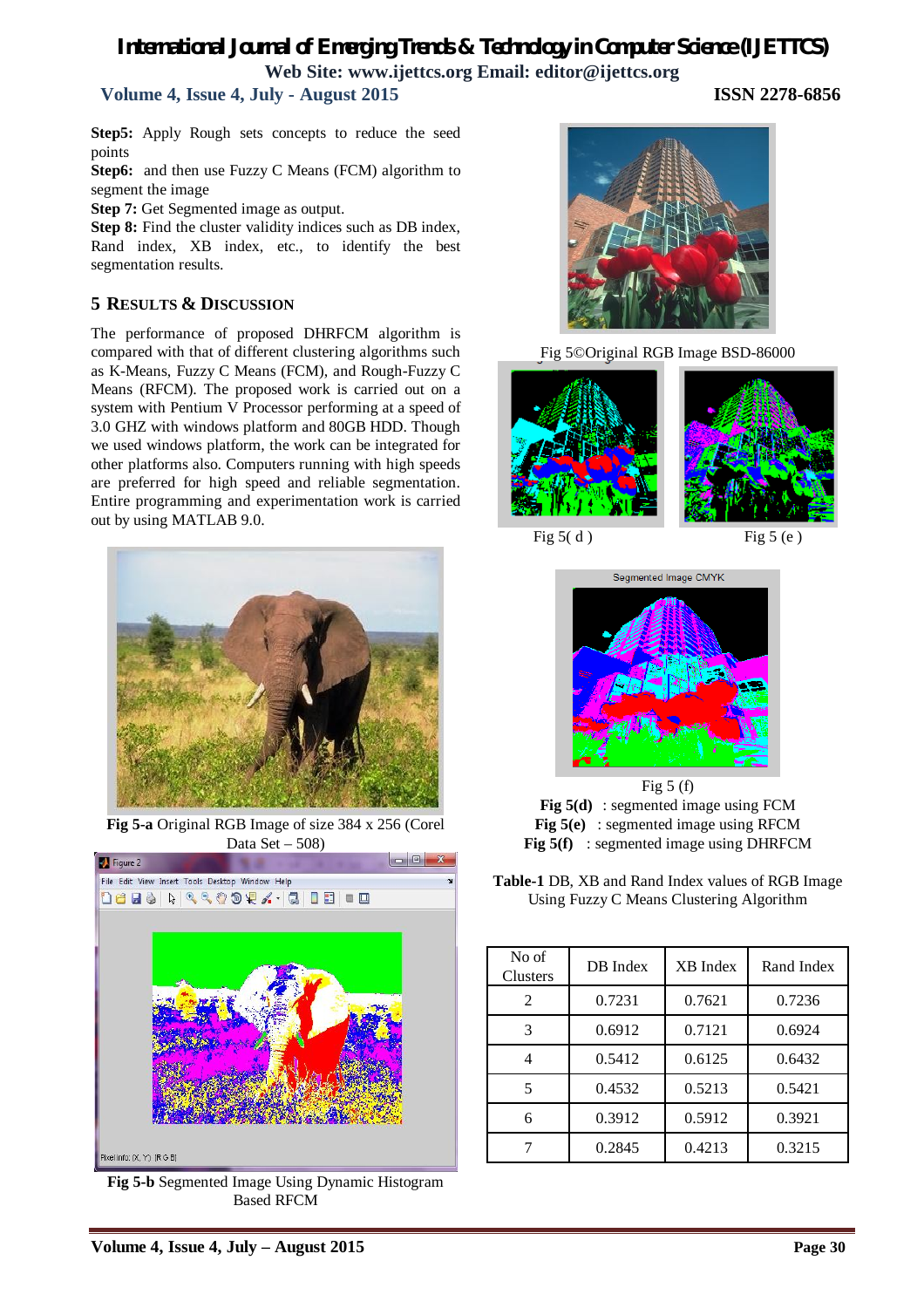### **Volume 4, Issue 4, July - August 2015 ISSN 2278-6856**



**Graph-1:** Represents DB, XB and Rand Index Values of RGB Segmented Image using FCM

| Table-2: DB, XB and Rand Index values of RGB Image |
|----------------------------------------------------|
| Using Rough-Fuzzy C Means Clustering Algorithm     |

| No of<br>Clusters | DВ<br>Index | XB Index | Rand Index |
|-------------------|-------------|----------|------------|
| 2                 | 0.0102      | 0.0105   | 0.0523     |
| 3                 | 0.0127      | 0.0094   | 0.0456     |
|                   | 0.0113      | 0.0083   | 0.0347     |
| 5                 | 0.0083      | 0.0075   | 0.0134     |
| 6                 | 0.0061      | 0.0065   | 0.0104     |
|                   | 0.0042      | 0.0046   | 0.0087     |



**Graph-2:** Represents DB, XB and Rand Index Values of RGB Segmented Image using RFCM

**Table-3** DB, XB and Rand Index values of RGB Image Using Dynamic Histogram based Rough-Fuzzy C Means Clustering Algorithm

| No of    | DB     | XВ     | Rand Index |
|----------|--------|--------|------------|
| Clusters | Index  | Index  |            |
| 2        | 0.0102 | 0.0094 | 0.0314     |
| 3        | 0.0084 | 0.0083 | 0.0257     |
|          | 0.0073 | 0.0067 | 0.0115     |
| 5        | 0.0066 | 0.0043 | 0.0096     |
| 6        | 0.0058 | 0.0021 | 0.0078     |
|          | 0.0028 | 0.0015 | 0.0046     |



**Graph-3:** Represents DB, XB and Rand Index Values of RGB Segmented Image using DHRFCM

### **6.Conclusion**

In this paper, we have proposed a new clustering algorithm called Dynamic Histogram based Fuzzy C Means (DHFCM). Instead of selecting seed points randomly, we calculated initial seed points by using dynamic histogram, and then using this initial seed points we applied Rough Fuzzy C Means Clustering Algorithm.

The results are obtained from two data sets, an RGB image (384 x 256) from Corel Data Set and IRIS data from BSDS data set. We have calculated validity indices of DB Index, XB Index and RAND Index to find the accuracy of segmentation.

The validity indices of DB, XB and RAND Indices for the Rough Fuzzy C Means Clustering Algorithm (RFCM) of an RGB Image are 0.0042, 0.0046 and 0.0087 respectively. The validity indices of DB, XB and RAND indexes for the proposed Dynamic Histogram based Rough Fuzzy C Means (RFCM) Clustering algorithm of an RGB Image are 0.0028, 0.0015 and 0.0046 respectively. The clustering algorithm that produces a least DB, XB or RAND index is considered the best algorithm. Therefore, the proposed Dynamic Histogram based Rough Fuzzy C Means (RFCM) Clustering algorithm is the best clustering algorithm compared to all the above said Clustering Algorithms.